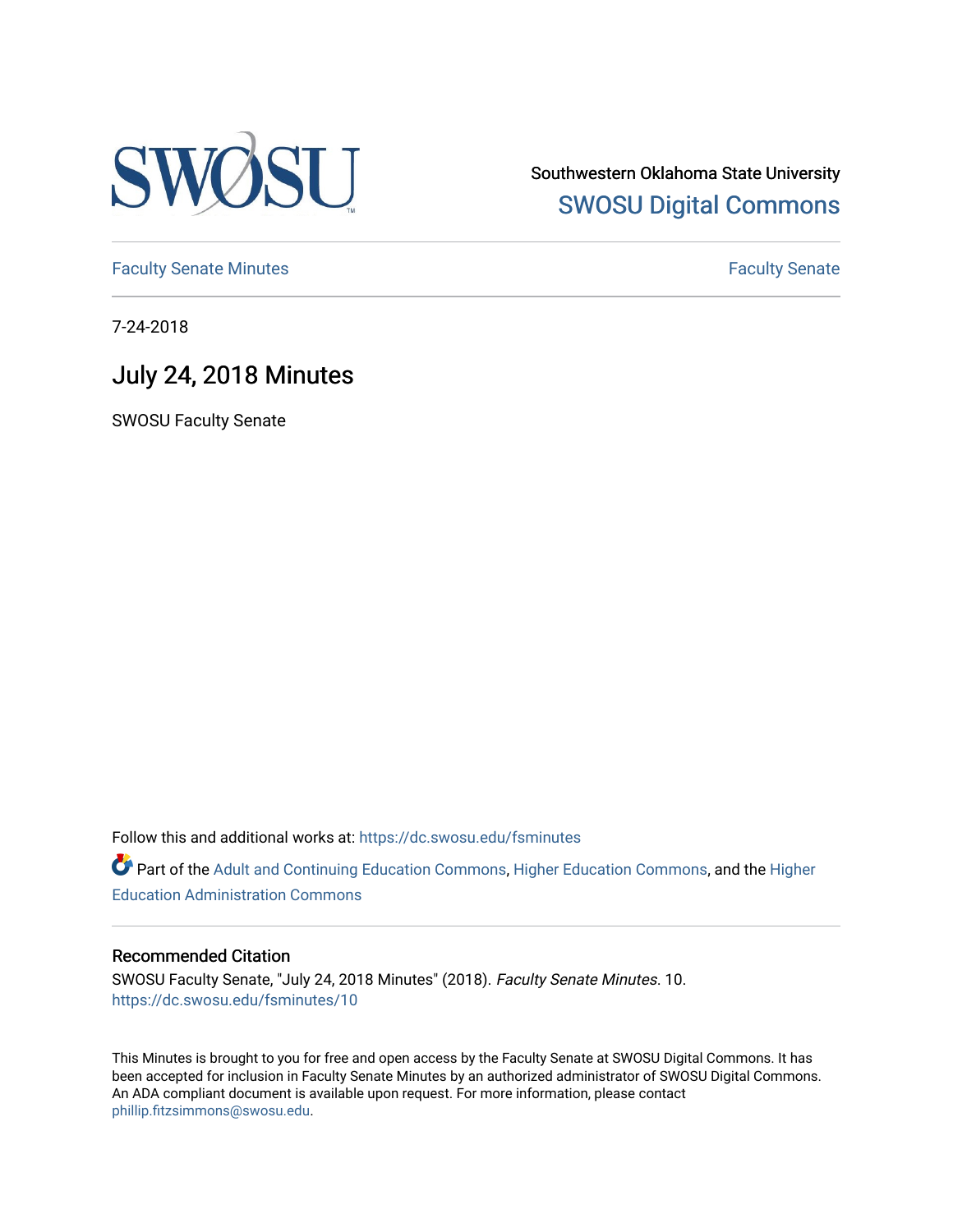# SWOSU Faculty Senate

July 24, 2018 Approved Minutes

- **I. Call to Order:** Faculty Senate President Amanda Smith-Chesley called the July meeting of the Faculty Senate to Order at 3:01 in HEC 201.
- **II. Establishment of a Quorum:** Wayne Anderson, Stephen Burgess, Rachel Davis (via Zoom), Jerry Dunn, Phillip Fitzsimmons, Tom McNamara, Meri Hix (via Zoom), LeaAnne Hume, Paul Hummel, Sunu Kodumthara, Brandy Chase, Scott Long, David Martyn, Holly McKee, Evette Meliza, Kathy O'Neal, Eric Paul (via Zoom), Hank Ramsey, Ann Russell, Amanda Smith, Tony Stein, Brian Rickel, Cheri Walker (via Zoom)
- **III. Certification of Substitutes:** Brandy Chase for Sharon Lawrence (Nursing/Allied Health), Tom McNamara for Swarup Ghosh (Math), Brian Rickel for Karen Sweeney (Business/Computer Science)
- **IV. Presentation of Visitors:** none.
- **V. Approval of Minutes:** Approved by unanimous voice vote.
- **VI. Announcements**
	- A. President Amanda Smith-Chesley
		- 1. The Executive and Administrative Councils did not meet in July.
		- 2. Meeting with Provost on 7/23/2017
			- a) Faculty Handbook updates will include any policy changes that have passed through the faculty senate and minor clarifications
			- b) Academic schedule will reflect that faculty's first "official report" day is one weekday (usually Friday) prior to the first week of the semester
			- c) Dr. South requests feedback on an initiative to offer incentives in the form of stipends and special certification to faculty who undergo a professional development training program steered by our Faculty Development committee and CETL.
			- d) Dr. South encourages faculty to pursue opportunities for development as advisors by contacting Wendy Yoder
			- e) Please also note Dr. South's email (via Brian Adler) regarding Canvas: faculty are expected to have active Canvas courses including syllabi by fall 2018 and to maintain a gradebook in Canvas by spring 2019.
		- 3. Faculty Senate Committees are listed in Appendix A.
		- 4. Faculty Workshop Friday, August  $17<sup>th</sup>$  at 8:30 a.m.
	- B. Secretary/Treasurer Holly McKee
		- 1. Roll Sheet—please sign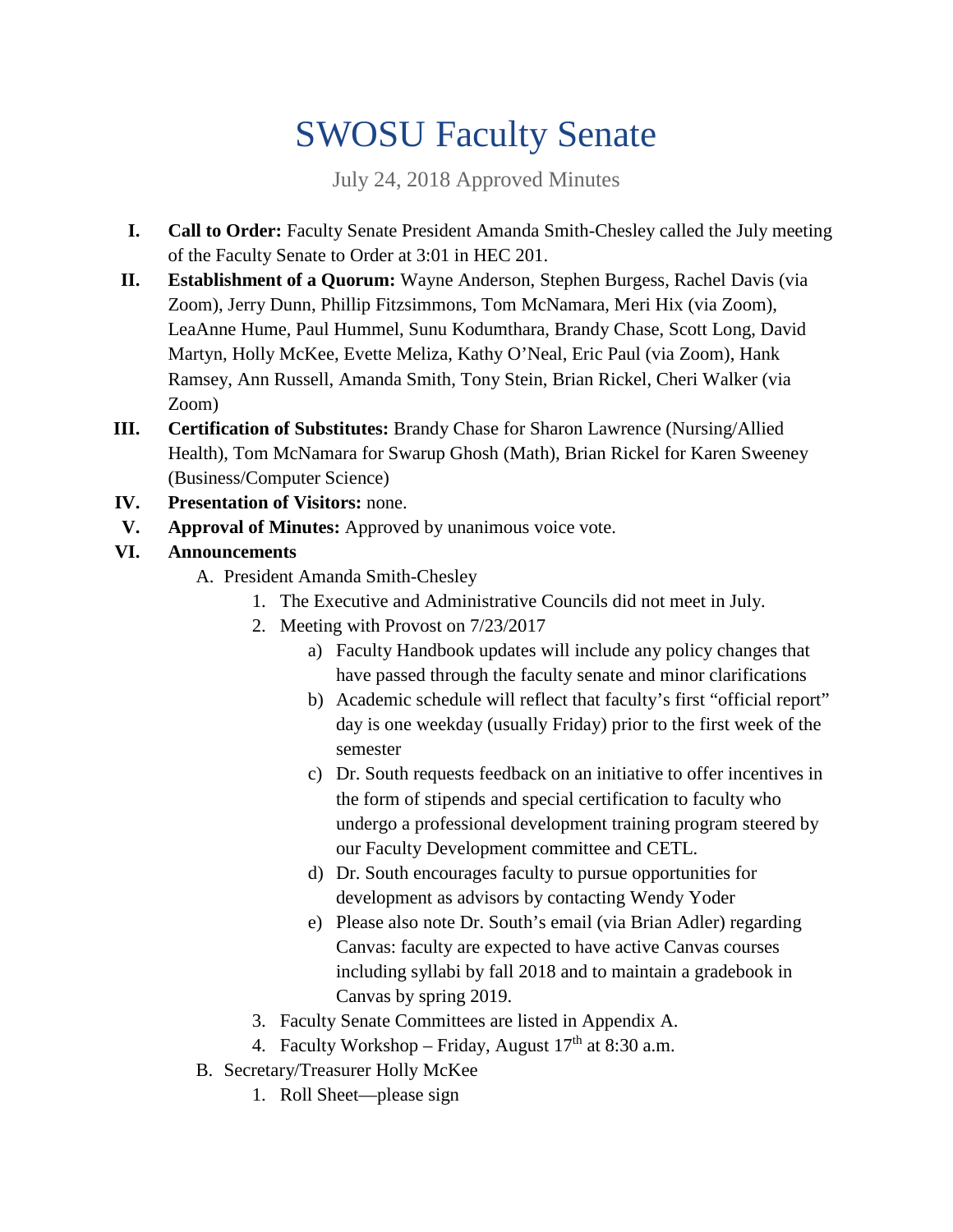- 2. Treasurer's Report
	- a) Banc First
		- (1) June Balance: \$1,663.98
		- (2) Current Balance: \$1,663.98
	- b) University Account
		- (1) June Balance: \$105.01
		- (2) Current Balance: \$105.01
- C. President-Elect Stephen Burgess: nothing to report.
- D. Past President Jerry Dunn: nothing to report.
- E. Student Government Representative: not present.

#### **VII. Reports from Standing and Ad Hoc Committees:**

- **VIII. Unfinished Business:** none.
	- **IX. New Business:** none.
	- **X. Adjournment:** 3:26 pm
	- **XI. Next Meeting Friday, August 31st at 2:30 pm**

### **Appendix A: Faculty Senate Committees 2018-2019**

#### **Audit Committee**:

Audits the financial activities of the Faculty Senate

Hank Ramsey (Chair) LeAnne Hume Wayne Anderson Kathy O'Neal Eric Paul

#### **Budget and Program Committee:**

Evaluates the distribution of university funds

Hardeep Saluja (Chair) Robin Griffeath Swarup Ghosh Cheri Walker Hank Ramsey

#### **Curriculum Committee:**

Advises and makes recommendations regarding all curricular issues

Evette Meliza (Chair) Jack Li Cynthia Pena Yu-Ling Chen Landry Brewer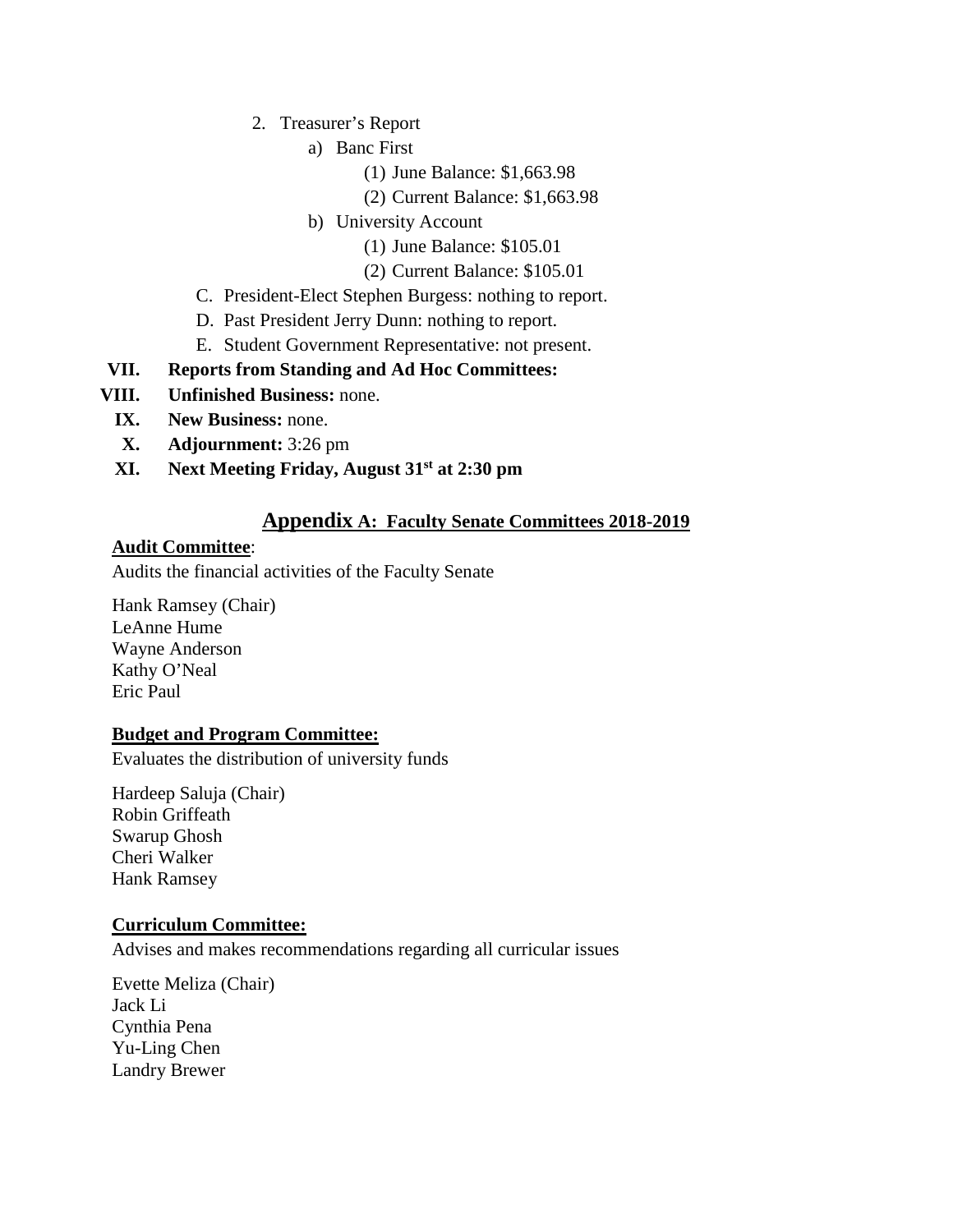#### **Judiciary Committee:**

Answers questions regarding the intent and meaning of the Faculty Senate Constitution

Jerry Dunn (Chair) Phillip Fitzsimmons David Martyn Cheri Walker Meri Hix

#### **Nominating Committee:**

Organizes elections for selected university standing committees

Scott Long (Chair) Holly McKee Karen Sweeney Eric Paul Meri Hix

#### **Personnel Policies Committee:**

Makes recommendations regarding policies related to faculty tenure, promotion, class loads, salary and benefits, and dismissal

Sunu Kodumthara (Chair) Tommye Davis Lisa Schroeder Karen Sweeney Yu-Ling Chen Stephen Burgess

#### **Student Affairs Committee:**

Advises and makes recommendations regarding all matters relating to the student body and student policies

Ann Russell (Chair) Rachel Davis Swarup Ghosh Sharon Lawrence Paul Hummel SGA Representative

#### **University Policies Committee:**

Advises and makes recommendations concerning university policies relating to the academic calendar, schedules, faculty handbook, and university matters not assigned to other Faculty Senate committees

Muatasem Ubeidat (Chair)